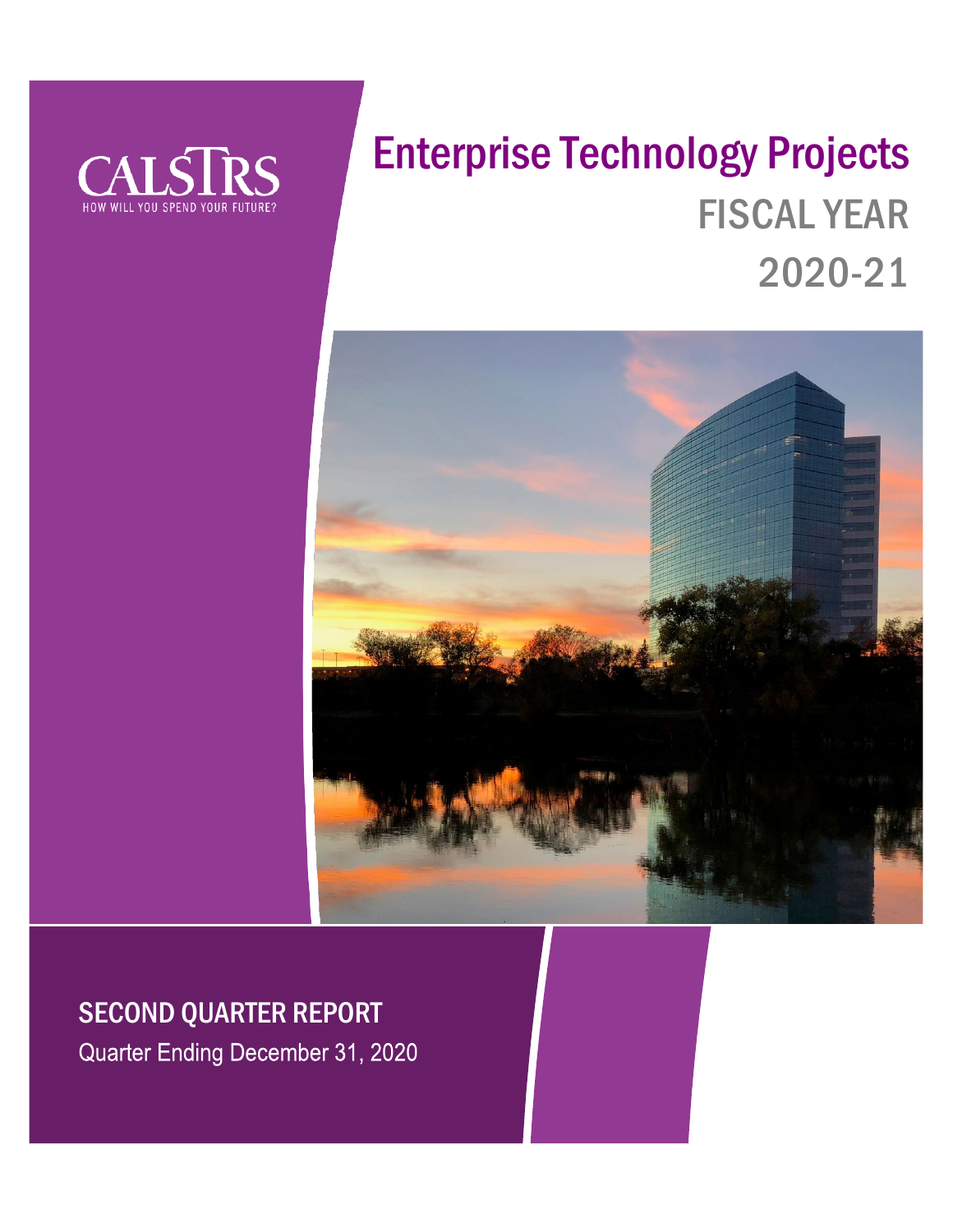# ENTERPRISE TECHNOLOGY PROJECTS

FISCAL YEAR 2020-21 SECOND QUARTER REPORT

At the end of the second quarter for fiscal year 2020-21, CalSTRS had eight enterprise projects: five major technology projects over \$1 million and three additional projects under \$1 million.

The Project Support Office (PSO) monitors and reports monthly on the technology appropriations budget and enterprise projects' status to the Enterprise Program Investment Council (EPIC) and quarterly to the Teachers' Retirement Board.

# ENTERPRISE PROGRAM INVESTMENT COUNCIL MEMBERS

**Jack Ehnes** Chief Executive Officer

**Julie Underwood** Chief Financial Officer

**Diane Stanton** Acting Public Affairs Executive Officer

> **Bill Perez** Chief Benefits Officer

**Cassandra Lichnock** Chief Operating Officer

**Lisa Blatnick** Chief of Administrative Services

> **Ashish Jain** Chief Technology Officer

**Scott Chan** Deputy Chief Investment Officer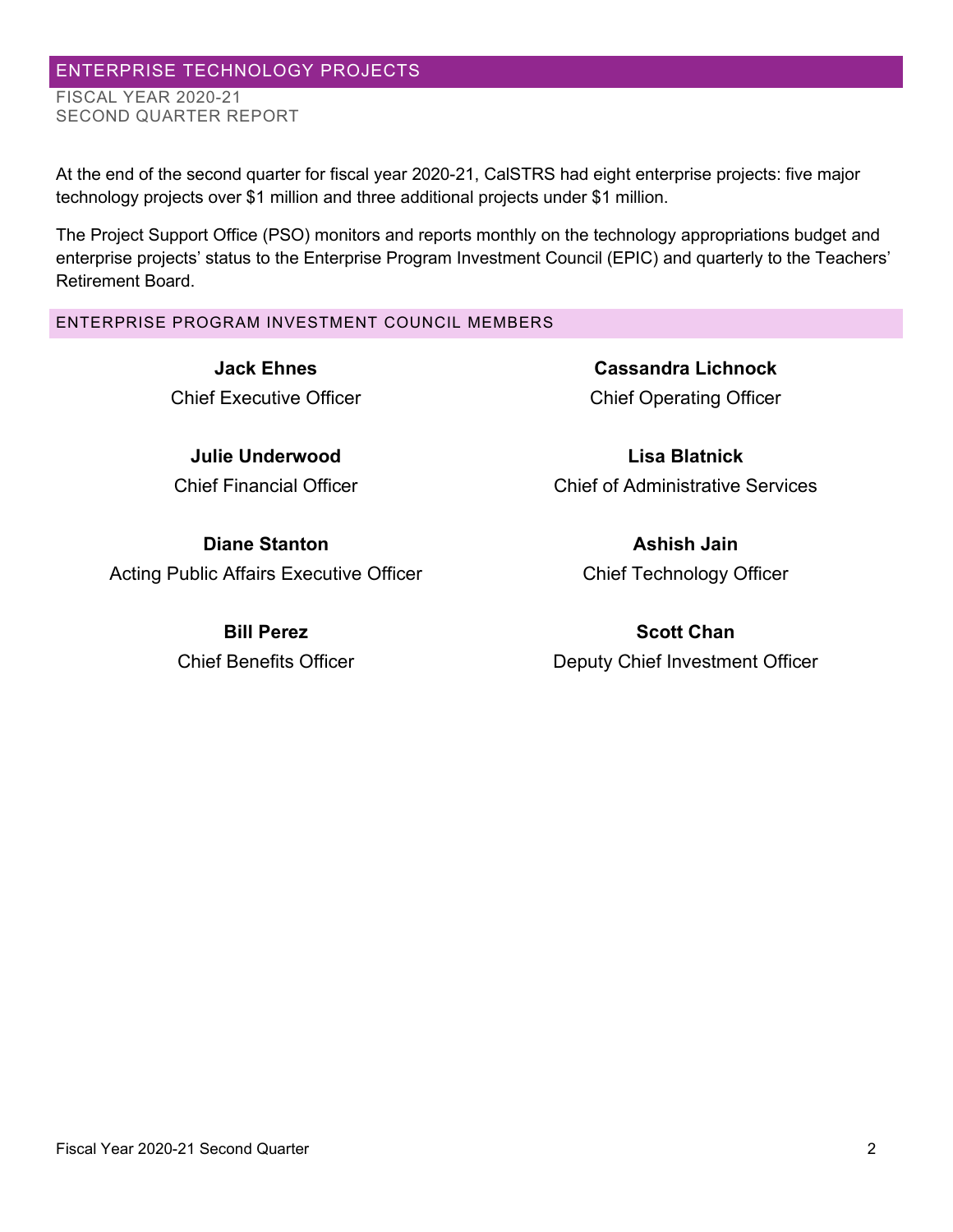| <b>Project Name</b>                                 | <b>Project Duration</b> | <b>Schedule</b><br>(Status) | Project Budget <sup>1</sup> | Budget Expended <sup>2</sup> | <b>Budget</b><br>(Status) |
|-----------------------------------------------------|-------------------------|-----------------------------|-----------------------------|------------------------------|---------------------------|
| Data Quality                                        | Nov 2011 - Jun 2022     | Ø                           | \$30,910,879                | \$23,642,643                 | Ø                         |
| Datacenter Hosting and<br><b>Migration Services</b> | Nov 2020 - Oct 2023     | Ø                           | \$19,900,000                | \$0                          | Ø                         |
| <b>HR Link</b>                                      | Dec 2018 - Aug 2021     | Ø                           | \$1,491,058                 | \$358,741                    | Ø                         |
| <b>Pension Solution</b>                             | Jul 2014 - Feb 2023     | $\mathbf{A}$ 3              | \$304,833,040               | \$197,164,549                | G                         |
| <b>Transformation Readiness</b>                     | Jul 2016 - Jun 2021     | Ø                           | \$16,795,033                | \$11,336,943                 | Ø                         |

The following table summarizes current major enterprise technology projects during the second quarter.

| Schedule & Budget Indicators @ On Track A Warning ● Critical v Complete × Cancelled ① Not Started |  |  |  |  |  |  |  |  |  |  |  |  |
|---------------------------------------------------------------------------------------------------|--|--|--|--|--|--|--|--|--|--|--|--|
|---------------------------------------------------------------------------------------------------|--|--|--|--|--|--|--|--|--|--|--|--|

<span id="page-2-0"></span><sup>1</sup> Project Budget – Amount represents the sum of the projects' prior years' actual expended, remaining encumbrances, and current and future years budgeted amounts.

<span id="page-2-1"></span><sup>2</sup> Budget Expended – Amount represents the total expended.

<span id="page-2-2"></span><sup>&</sup>lt;sup>3</sup> Although the schedule has been in warning status since the 4th quarter of Fiscal Year 2019/2020, the project is providing more information. The yellow indicator is due to the vendor experiencing significant delays with Contractor Acceptance Testing - Part B (CAT-B) for Functional Rollout 2. CalSTRS is also experiencing a lower than expected pass rate in User Acceptance Testing. Additionally, the vendor is making slower progress in fixing the defects than anticipated. These delays and challenges impact downstream activities such as User Acceptance Testing and Training, etc.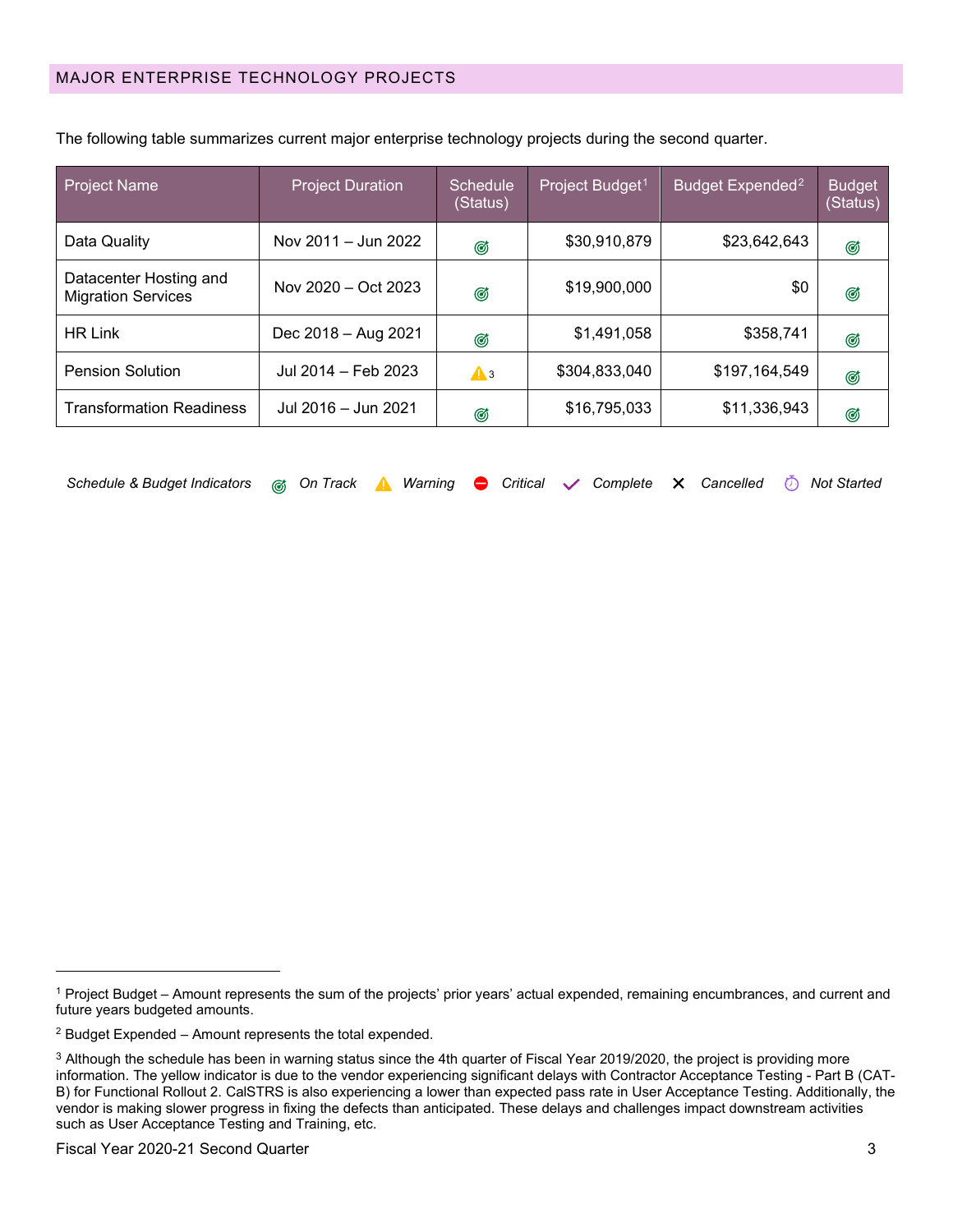# DATA QUALITY

The Data Quality project is in the second phase of data cleansing to include data clean-up and preparation for conversion to the new pension administration system.

# PROJECT BUDGET



#### ACCOMPLISHMENTS – PERIOD ENDING DECEMBER 31, 2020

- Completed or closed six conversion fallout issues.
- Triaged thirty-one conversion fallout issues.
- Completed Pre-User Acceptance testing activity.

#### PLANNED MAJOR ACTIVITIES & MILESTONES BY MARCH 31, 2021

- Complete User Acceptance Testing data collection support
- Complete Parallel Testing support
- Complete Termination Out of Balance Additional Annuity Credit / Additional Earnings Credit Population and START (legacy pension administration system) False Balances

# PROJECT SCHEDULE STATUS TIMELINE



## FISCAL YEAR 2020-21 MAJOR MILESTONES<sup>[4](#page-3-0)</sup>



<span id="page-3-0"></span><sup>4</sup> As approved by Pension Solution Steering Committee.

Fiscal Year 2020-21 Second Quarter 4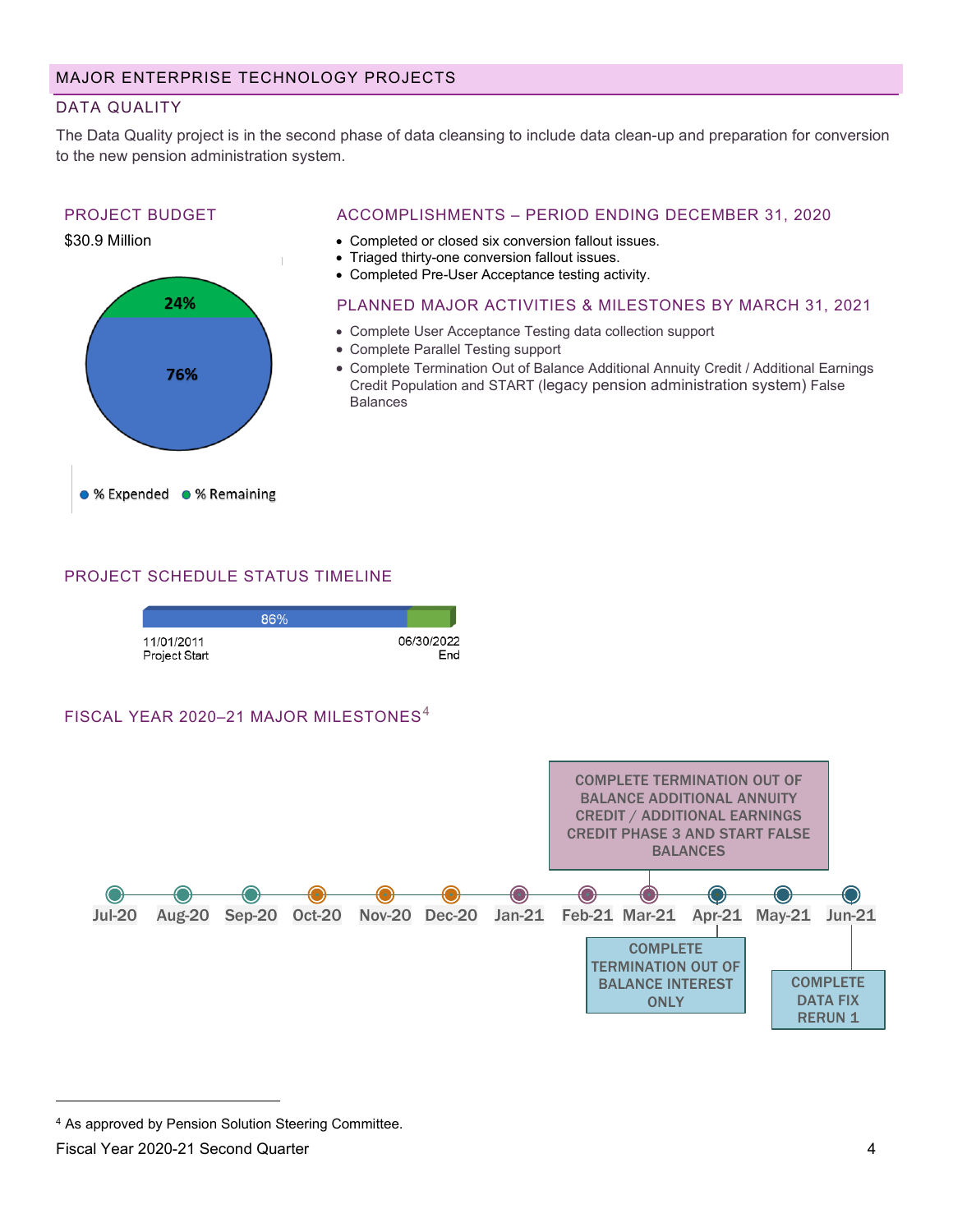# MAJOR ENTERPRISE TECHNOLOGY PROJECTS

### DATACENTER HOSTING AND MIGRATION SERVICES

The Datacenter Hosting and Migration Services project will enable CalSTRS to mitigate the business continuity risks, supports CalSTRS enterprise strategic goals, and establishes a flexible framework for operational efficiency and cost optimization through the migration of on-premise critical systems/equipment onto a multi-modal data center solution.

#### PROJECT BUDGET

#### \$19.9 Million



#### ACCOMPLISHMENTS – PERIOD ENDING DECEMBER 31, 2020

- Completed the Project Kick-Off Meeting, project planning and staffing preparation, and onboarding of the vendor staff needed for Stage 1.
- Completed the procurement process for the new SD-WAN solution (software-defined (SD) networking in a wide area network (WAN). SD-WAN simplifies the management and operation of a WAN by decoupling the networking hardware from its control mechanism.) that will provide the backbone network communications between CalSTRS Headquarters building, the two new Datacenter (DC) buildings, and the Amazon Web Services (AWS) cloud environment.

#### PLANNED MAJOR ACTIVITIES & MILESTONES BY MARCH 31, 2021

- Complete the assessment of current datacenter and application architecture.
- Complete the build-out of new hybrid cloud environment at the two new DC buildings and the AWS cloud environment.
- Perform the build-out and migration of the applications identified to fulfill the Proof of Viable Services (PoVS) for the Project.
- Begin the assessment and design effort for the BusinessDirect (BD) migration.

## PROJECT SCHEDULE STATUS TIMELINE



#### FISCAL YEAR 2020–21 MAJOR MILESTONES



#### HR LINK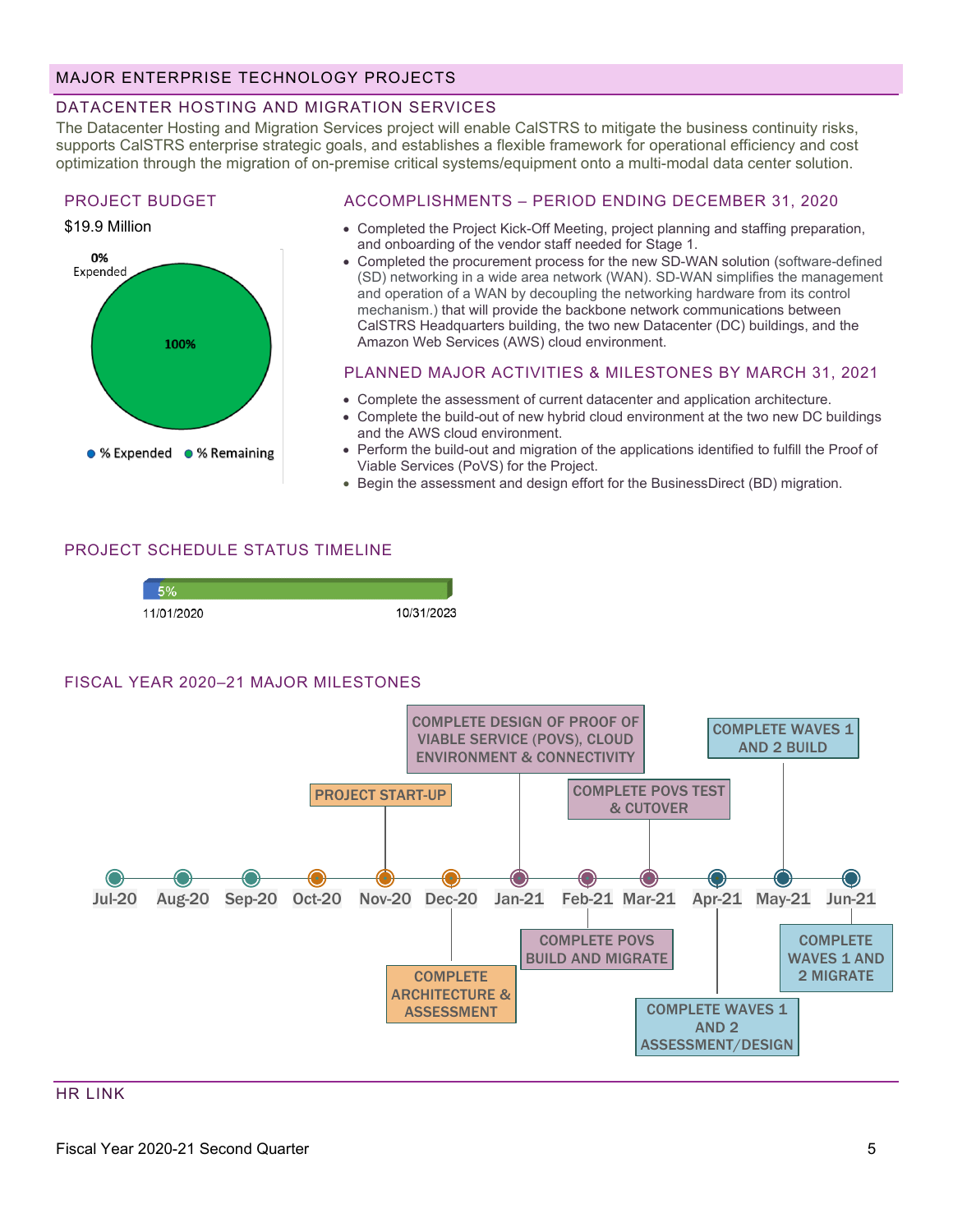# MAJOR ENTERPRISE TECHNOLOGY PROJECTS

The HR Link project will improve efficiencies by automating Human Resource (HR) processes, delivering real-time data and a self-service platform for all CalSTRS staff. The solution includes a core HR platform and tools for time management, learning and development, performance and goals, succession planning, onboarding, workforce planning and analytics. This is a multi-year project that will be implemented in phases. Employee Central and Learning and Development are the first modules and include a core HR platform, time and attendance management, and a learning management system.

## PROJECT BUDGET



#### ACCOMPLISHMENTS – PERIOD ENDING DECEMBER 31, 2020

- Completed Iteration 1 (workshops, configuration, validation)
- Completed Iteration 2 workshops for Employee Central and Time and Attendance.
- Approved change request to expand integration with State Controller's Office CLAS system to send data as well as receive data.

#### PLANNED MAJOR ACTIVITIES & MILESTONES BY MARCH 31, 2021

- Complete Iteration 2.
- Complete Iteration 3 configuration activity.

#### PROJECT SCHEDULE STATUS TIMELINE

|                             | 76% |                   |
|-----------------------------|-----|-------------------|
| 12/01/2018<br>Project Start |     | 08/31/2021<br>Fnd |

## FISCAL YEAR 2020–21 MAJOR MILESTONES

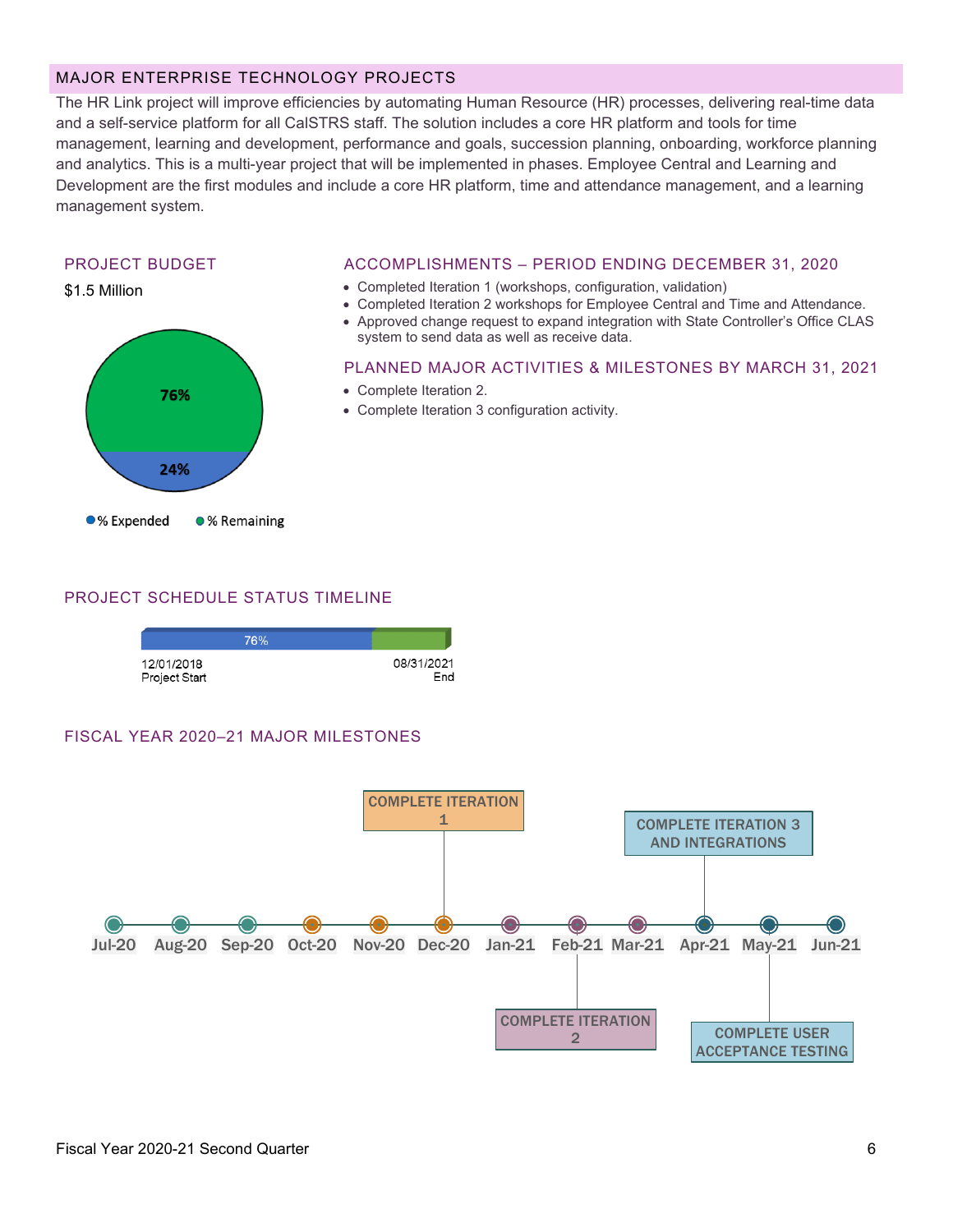# PENSION SOLUTION

The Pension Solution project will replace the CalSTRS legacy pension administration system to increase the organization's ability to respond to business and customer needs; enhance services to members, beneficiaries, staff and employers; gain long-term operational efficiencies; and improve internal controls.

#### PROJECT BUDGET

#### \$304.8 Million



#### ACCOMPLISHMENTS – PERIOD ENDING DECEMBER 31, 2020

- Completed Readiness Visits with 80% of all Report Sources.
- Completed Maintenance Release 2 Contractor Acceptance Testing execution activities for Functional Rollout 1.
- Commenced Maintenance Release 2 User Acceptance Testing activities for Functional Rollout 1.
- Completed Pre-User Acceptance Testing for Functional Rollout 2.
- Commenced User Acceptance Testing for Functional Rollout 2.
- Implemented a new Employer Readiness Environment for employer testing efforts.

# PLANNED MAJOR ACTIVITIES & MILESTONES BY MARCH 31, 2021

- Complete Employer Readiness Visits for all Report Sources.
- Commence Employer Final File Validation activities.
- Update the Employer Toolkit.
- Complete Maintenance Release 2 User Acceptance Testing activities for Functional Rollout 1.
- Complete Maintenance Release 2 Implementation activities for Functional Rollout 1.
- Complete System Testing (Part-B) for Functional Rollout 2.
- Deliver Functional Rollout 2 Computer-Based Trainings to employers.
- Complete Development activities for Functional Rollout 3.
- Commence Functional Rollout 3 User Acceptance Testing Test Case Development.

# PROJECT SCHEDULE STATUS TIMELINE[5](#page-6-0)

|                             | 75% |                   |
|-----------------------------|-----|-------------------|
| 07/01/2014<br>Project Start |     | 02/28/2023<br>End |

# FISCAL YEAR 2020-21 MAJOR MILESTONES



<span id="page-6-0"></span><sup>&</sup>lt;sup>5</sup> Pension Solution Status Timeline represents the project period beginning with the Procurement phase in Fiscal Year 2014-15 and the Implementation phase starting in July 2015 through January 2023 (the July 2018 board-approved change request).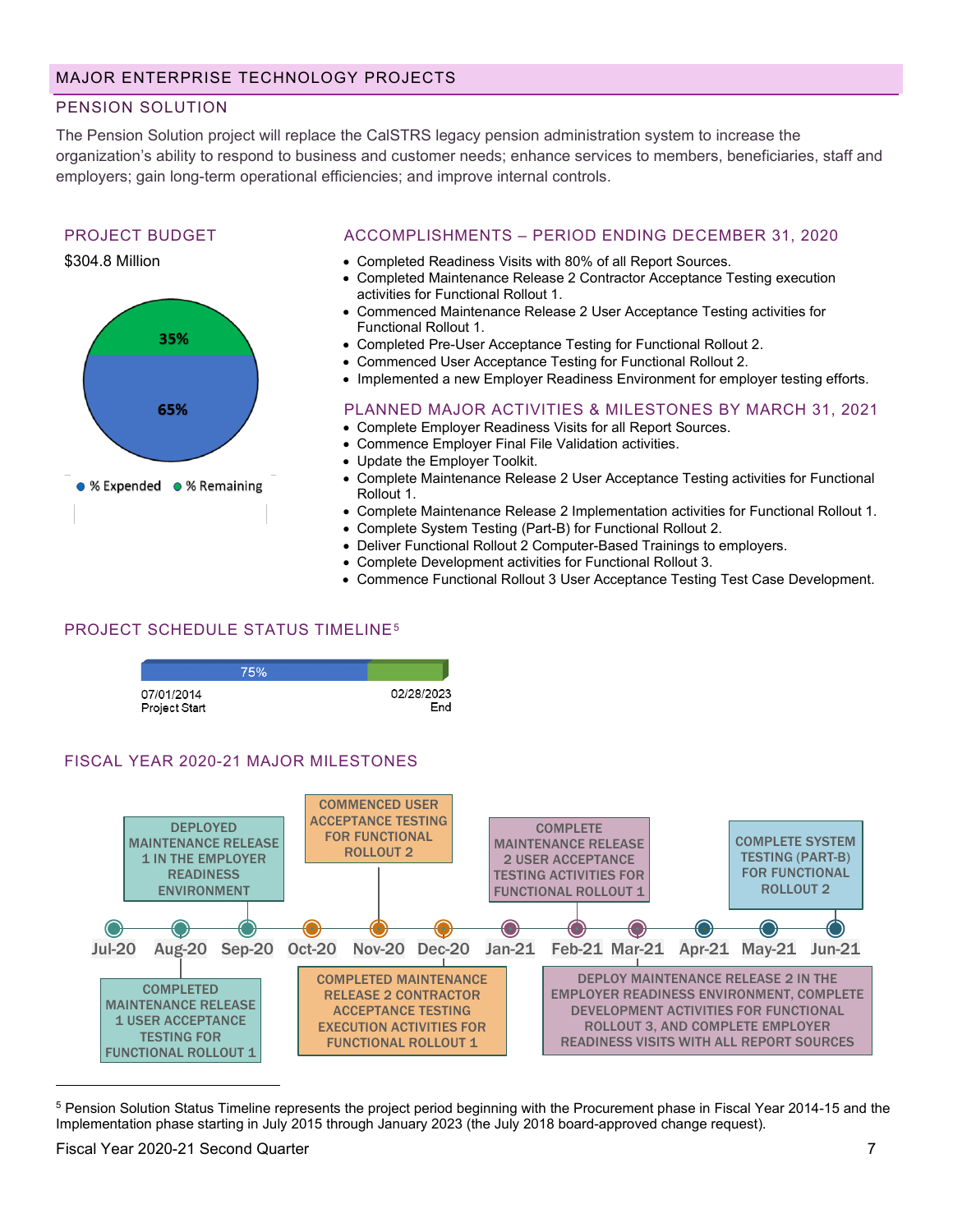## TRANSFORMATION READINESS

The Transformation Readiness project supports business areas and prepares staff for impacts, changes and benefits from large enterprise modernization efforts.

# PROJECT BUDGET

32%

68%

% Expended

\$16.8 Million



- Completed Business Process Readiness Analysis for Functional Rollout 2.
- Conducted a Change Readiness Assessment.
- Completed training material drafts for the 40 Functional Rollout 2 training courses for staff, members and employers in collaboration with business area training staff and subject matter experts.
- Conducted virtual instructor-led training and computer-based training workshops for Functional Rollout 2 course developers.

CONDUCTED THREE KNOWLEDGE TRANSFER EVENTS WITH TECHNOLOGY SERVICESPLANNED MAJOR ACTIVITIES & MILESTONES BY MARCH 31, 2021

- Complete the Functional Rollout 2 computer-based training draft scripts.
- Complete Business Process Readiness Analysis for Functional Rollout 3.
- Consolidate and reformat the Role Profile Matrix in preparation for conversion.
- Launch the Change Management Dashboard to provide on-demand status of organization change readiness.
- Develop and launch the Change Management Activity Catalogue.
- Complete the Functional Rollout 2 Train-the-Trainer and Staff Training Schedules.
- Finalize Pension Solution learning plans for CalSTRS employees.
- Finalize training materials for the 40 Functional Rollout 2 training courses for staff, members and employers in collaboration with business area training staff and subject matter experts.

## PROJECT SCHEDULE STATUS TIMELINE

● % Remaining

|                             | 90% |                   |
|-----------------------------|-----|-------------------|
| 07/01/2016<br>Project Start |     | 06/30/2021<br>Fnd |

#### FISCAL YEAR 2020-21 MAJOR MILESTONES